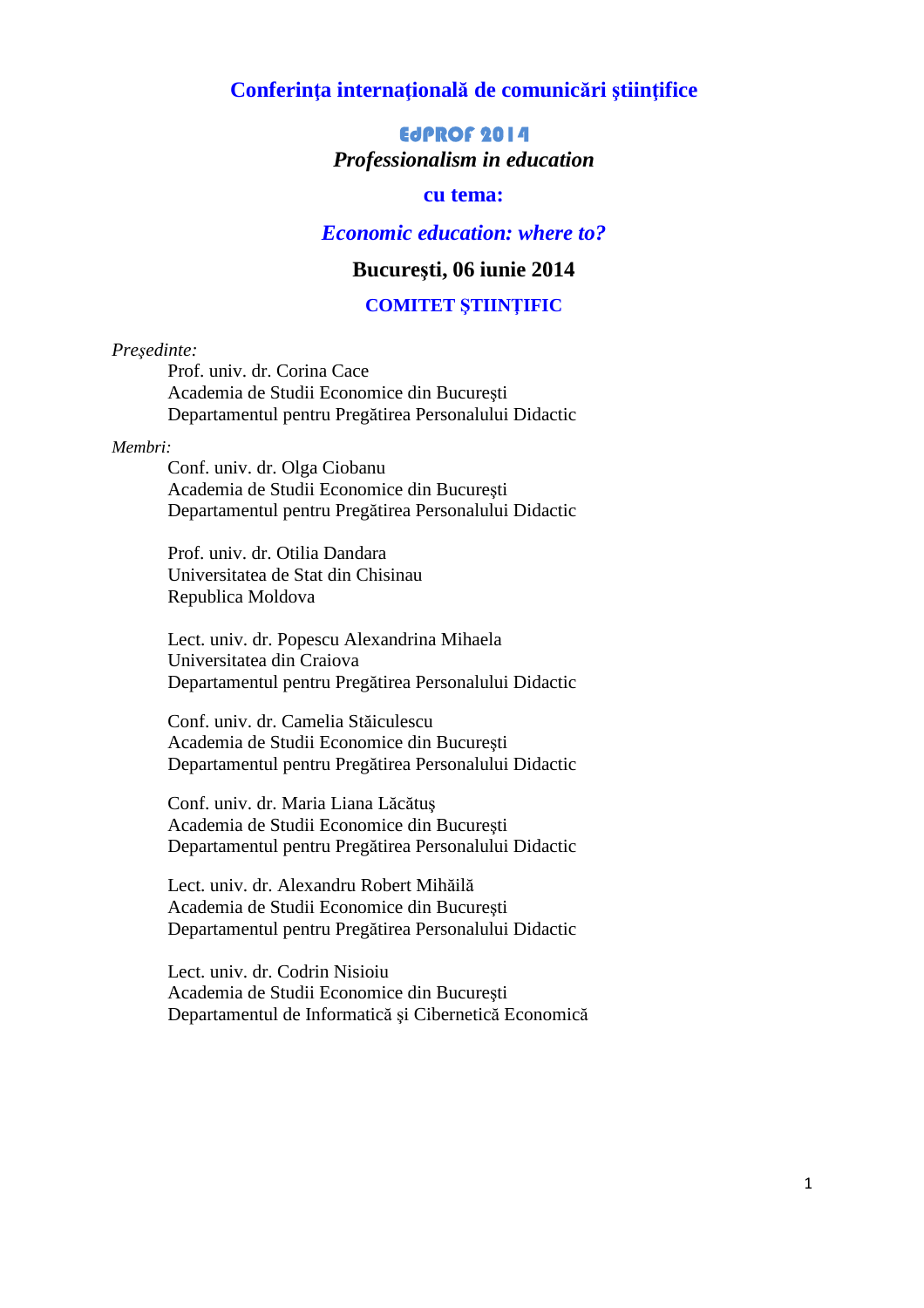#### **COMITET DE ORGANIZARE**

Conf. univ. dr. Mihai Diaconu Lect. univ. dr. Monica Elisabeta Păduraru Lect. univ. dr. Elena-Ramona Richiţeanu - Năstase Lect. univ. dr. Vladimir - Aurelian Enăchescu Lect. univ. dr. Alexandru Robert Mihăilă

### **COORDONATORI VOLUM**

Prof. univ. dr. Corina Cace Academia de Studii Economice din Bucureşti Departamentul pentru Pregătirea Personalului Didactic

Lect. univ. dr. Alexandru Robert Mihăilă Academia de Studii Economice din Bucureşti Departamentul pentru Pregătirea Personalului Didactic

| Nr. Ordine       | Nume Autor (i)                              | Instituție                                            | <b>Titlu lucrare</b>                                                                                        |
|------------------|---------------------------------------------|-------------------------------------------------------|-------------------------------------------------------------------------------------------------------------|
| 1.               | Andrei Cristina<br>Peneoașu Margareta       | Valahia University of<br>Targoviste, Romania          | Internal communication in a<br>romanian high-school                                                         |
| 2.               | Bărbulescu Răzvan                           | Academy of Economic<br>Studies, Bucharest,<br>Romania | Investment in human capital<br>in the context of the<br>demographic decline.                                |
| 3.               | Brătulescu Ioana -<br>Octavia               | Academy of Economic<br>Studies, Bucharest,<br>Romania | The environmental $-$<br>$rural/urban - impact on self$<br>esteem and professional<br>orientation           |
| $\overline{4}$ . | Brezoiu Gabriel Andrei                      | Academy of Economic<br><b>Studies</b>                 | Entrepreneurial education in<br>the current economic context                                                |
|                  | Voinea Mihaela Andreea                      | Group of the European<br>Youth for Change             |                                                                                                             |
| 5.               | Buică-Belciu Cristian                       | University of Bucharest                               | A.D.E.P.T. - Assisting,<br>Developing, and Evaluating<br>Professional Teaching in<br>South Carolina, U.S.A. |
| 6.               | Cace Corina<br>Andrei Gabi Ionela           | Academy of Economic<br><b>Studies</b>                 | Economic Perspective on<br>Education                                                                        |
| 7.               | Cace Corina<br>Olteanu Nicoleta-<br>Mihaela | Academy of Economic<br><b>Studies</b>                 | Introducing economic<br>education in secondary<br>school                                                    |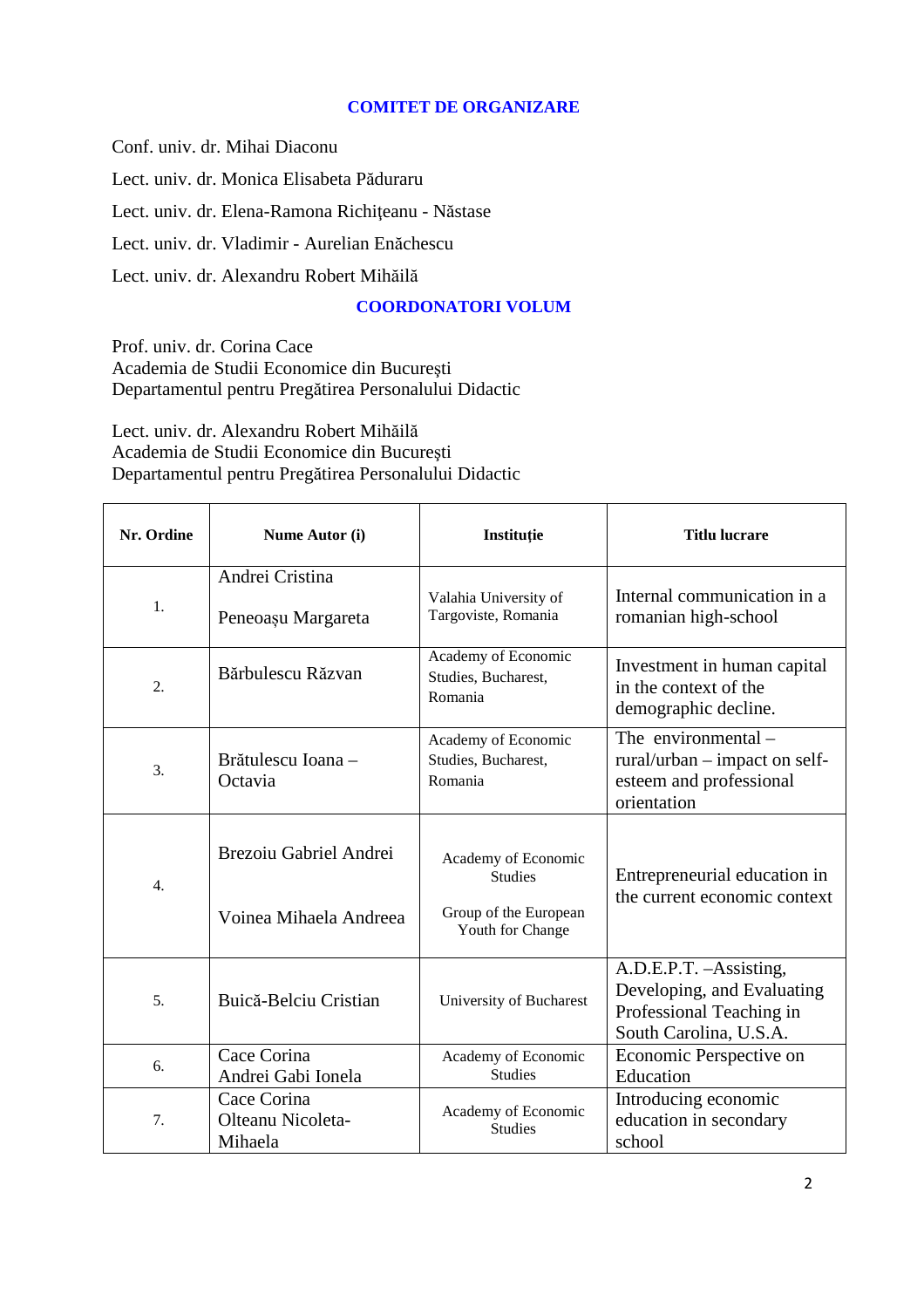| 8.  | Călin Mihaela                              | Scoala cu Clasele I-VIII<br>Gheorghe Hariton -<br>Sahateni                              | Educational efficiency by<br>alternative education systems                                                                                                |
|-----|--------------------------------------------|-----------------------------------------------------------------------------------------|-----------------------------------------------------------------------------------------------------------------------------------------------------------|
| 9.  | Călin Mihaela                              | Scoala cu Clasele I-VIII<br>Gheorghe Hariton -<br>Sahateni                              | Training groups to economic<br>discipline - method of<br>performance in economic<br>education                                                             |
| 10. | Călin Răzvan-Alexandru                     | <b>Teachers Training</b><br>Department / Craiova<br>University                          | Planning in successful verbal<br>marketing communication -<br>A descriptive study                                                                         |
| 11. | Ciurez Ionela-Cristina                     | Academy of Economic<br><b>Studies</b>                                                   | The role of pecuniary<br>motivation in economic<br>education                                                                                              |
| 12. | Constantinescu<br>Victor George            | Academy of Economic<br><b>Studies</b>                                                   | Using the "Mystery Shopper"<br>Method in the Research of<br>Fast – Food Services Quality                                                                  |
| 13. | Enăchescu Vladimir-<br>Aurelian            | The Bucharest University<br>of Economic Studies,<br>Teacher's Training<br>Department    | Evolution of the Romanian<br>educational system,<br>educational system<br>prerequisites for performing<br>in a European context                           |
| 14. | Enăchescu Vladimir-<br>Aurelian            | The Bucharest University<br>of Economic Studies,<br>Teacher's Training<br>Department    | Innovative promotion of<br>Romanian education system<br>through educational<br>marketing.                                                                 |
| 15. | Fadi AL-Zboun<br>Neacșu Ioan               | Faculty of Psychology and<br>Educational<br>Sciences, University of<br><b>Bucharest</b> | Influence factors for the<br>enrollment of children in<br>primary education from the<br>principals' points of view<br>from the primary educations         |
| 16. | Fadi AL-Zboun<br>Neacsu Ioan               | Faculty of Psychology and<br>Educational<br>Sciences, University of<br><b>Bucharest</b> | Role of quality in improving<br>the School Results for the<br><b>Elementary Level Students</b><br>from the Perspective of<br>Schools Principals in Jordan |
| 17. | Fülöp Bîrsan Eugenia<br>Fülöp Bîrsan Alice | Clubul Copiilor Sighișoara<br>Liceul Teoretic "Joseph<br>Haltrich "Sighișora            | Romanian education, where<br>$\mathfrak{to}?$                                                                                                             |
| 18. | Ginzberg Eliezer (Eli)                     | CEO of Economy<br>Corporation Ezra &<br>Bizaron - Tel Aviv                              | The Psychosocial Model of<br>Learning in the Context of<br><b>Education Globalization</b>                                                                 |
| 19. | Ligia Golosoiu                             | <b>Romanian National Bank</b>                                                           | Innovative outreach models<br>for economic citizenship<br>education through formal and<br>non-formal education in<br>romania                              |
| 20. | Lăcătuș Maria Liana                        | Bucharest University of<br>Economic Studies, Teacher<br><b>Training Department</b>      | In service teacher training<br>and teaching career<br>management                                                                                          |